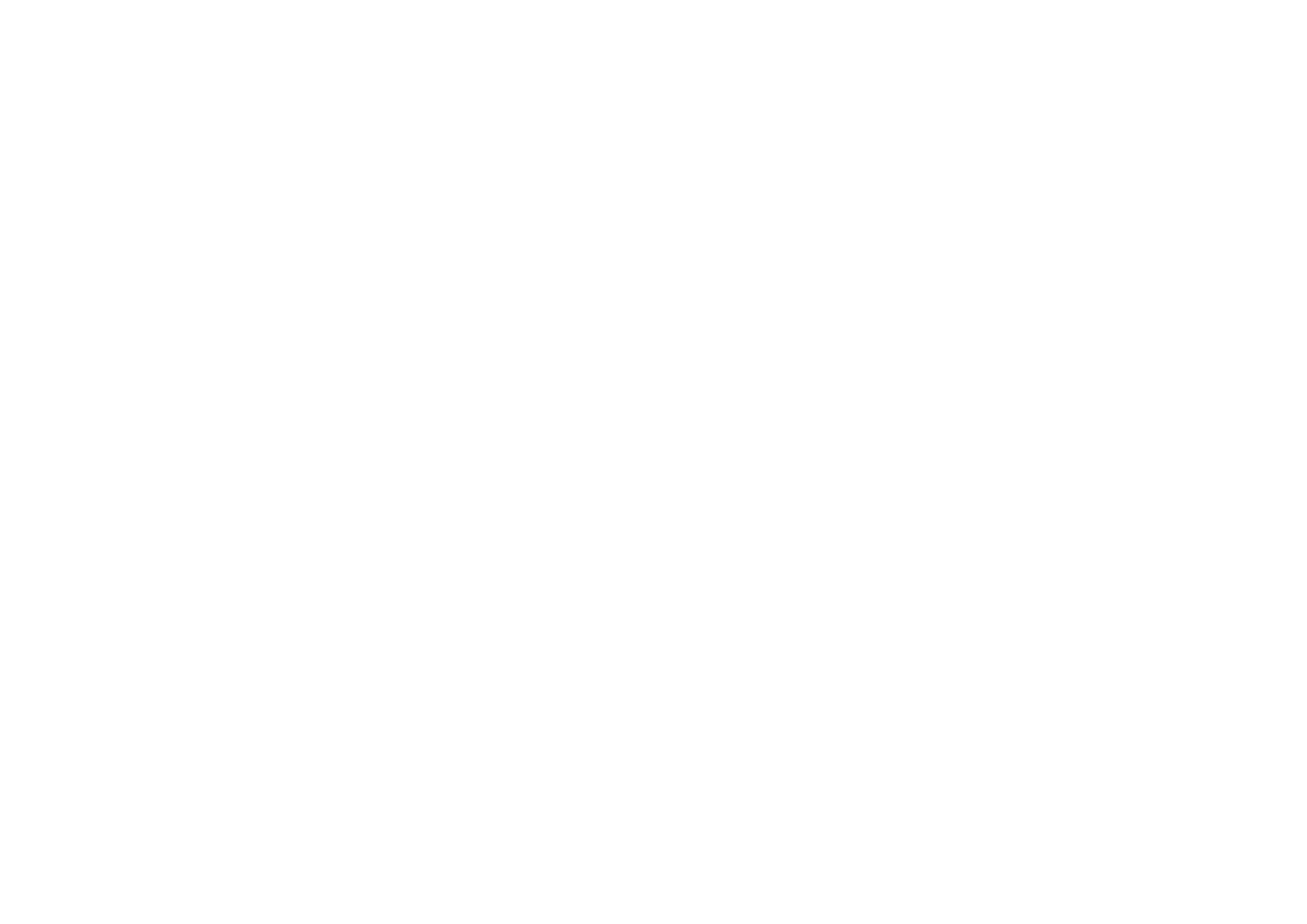# **Oversight of deep geological repositories**

July 2017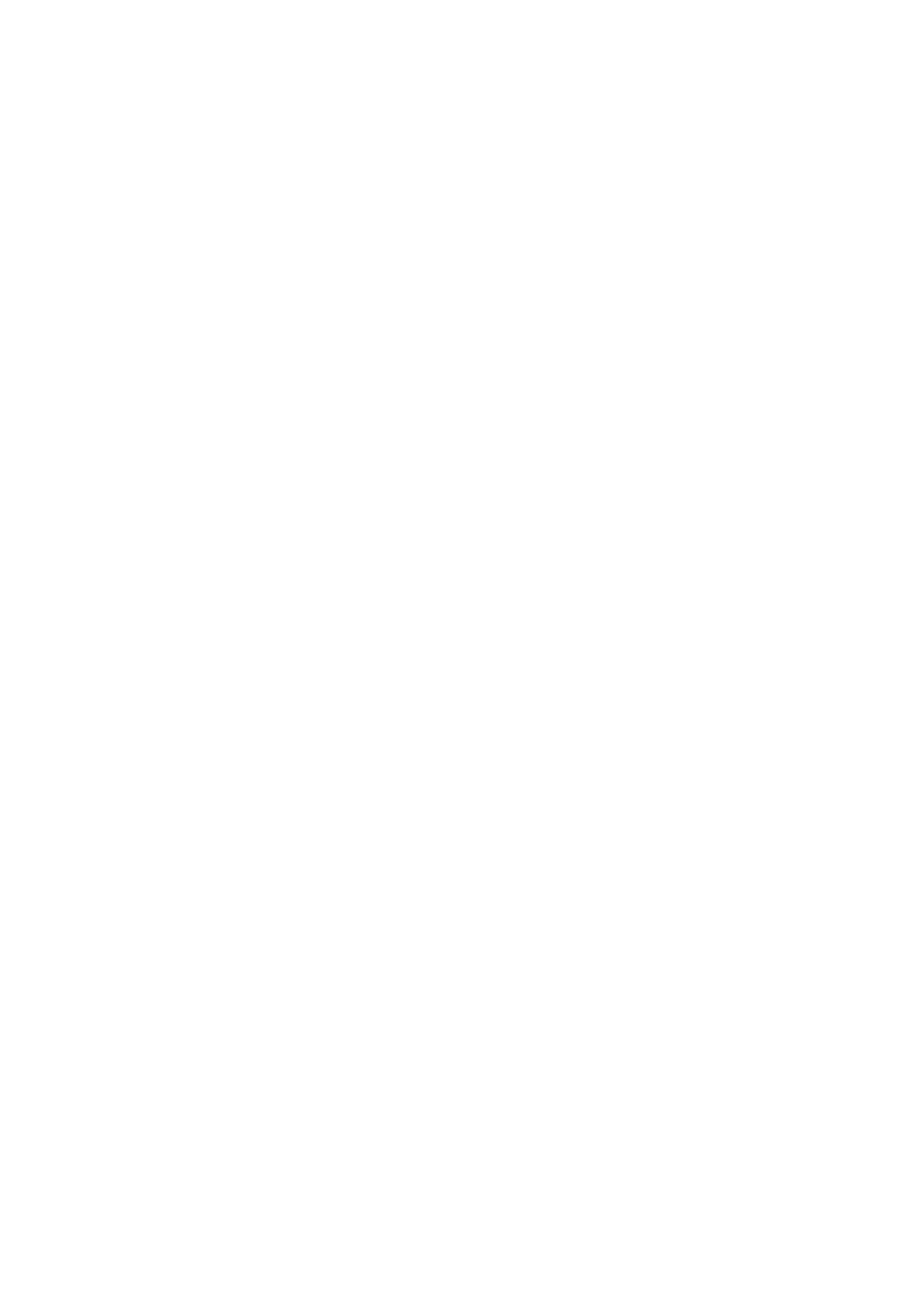# **Objectives**

ENSI plays an active role in ensuring that radioactive waste is disposed of safely in Switzerland. It anticipates and is prepared for future challenges associated with deep geological repositories.

ENSI is recognised in both Switzerland and the wider international community as a competent and credible interlocutor in the safe management and disposal of radioactive waste.

# **Introduction**

As Stage 3 of the Sectoral Plan for Deep Geological Repositories (SPDGR) gets underway, ENSI's responsibilities will change increasingly from the oversight of the search for a deep geological repository to the oversight of the development and construction of a repository at a specific site. The ENSI Board has therefore decided to formulate in this position paper the requirements for supervising deep geological repositories and the division of roles between ENSI and the waste producers for the forthcoming tasks.

After a decree of the Swiss Federal Council concludes Stage 2 of the SGT (foreseeably by the end of 2018), Nagra will, in the next and final stage, suggest suitable sites for deep geological repositories for low and intermediate level waste (LLW and ILW) and high level waste (HLW) and prepare general license applications. At the same time, Nagra will also develop repository concepts in preparation for the subsequent construction licensing process.

As a result, ENSI faces a number of challenges: in addition to monitoring development work on storage concepts for later implementation, it must continue to evaluate proposed sites competently. Its oversight activities also include verifying cost estimates and monitoring waste management programs (both covering five-year periods). Moreover, ENSI will need to supervise geological investigations associated with exploratory drilling in Phase 3 of the SPDGR and with underground exploratory work after a general license has been issued.

The principles underlying the use of nuclear energy in Article 4 of the Swiss Nuclear Energy Act (NEA) also apply to the management and disposal of radioactive waste: consequently, humans and environment must be protected against the dangers posed by ionizing radiation. Radioactive substances may only be released into the environment in harmless quantities. Special care must be taken to prevent the release of unauthorized quantities of radioactive substances and to protect humans against inadmissible levels of radiation during normal operation and in case of accidents.

The NEA and the Swiss Nuclear Energy Ordinance (NEO) comprehensively govern the management and disposal of radioactive waste. It is mandatory for anyone operating or decommissioning a nuclear installation to safely manage all radioactive waste arising from that installation at their own cost (Art. 31, NEA).

According to Article 5 of the NEO, the Federal Government specifies in a sectoral plan the objectives and requirements for the disposal of radioactive waste in deep geological repositories. The SPDGR defines the objectives of the Federal Government, as well as methods and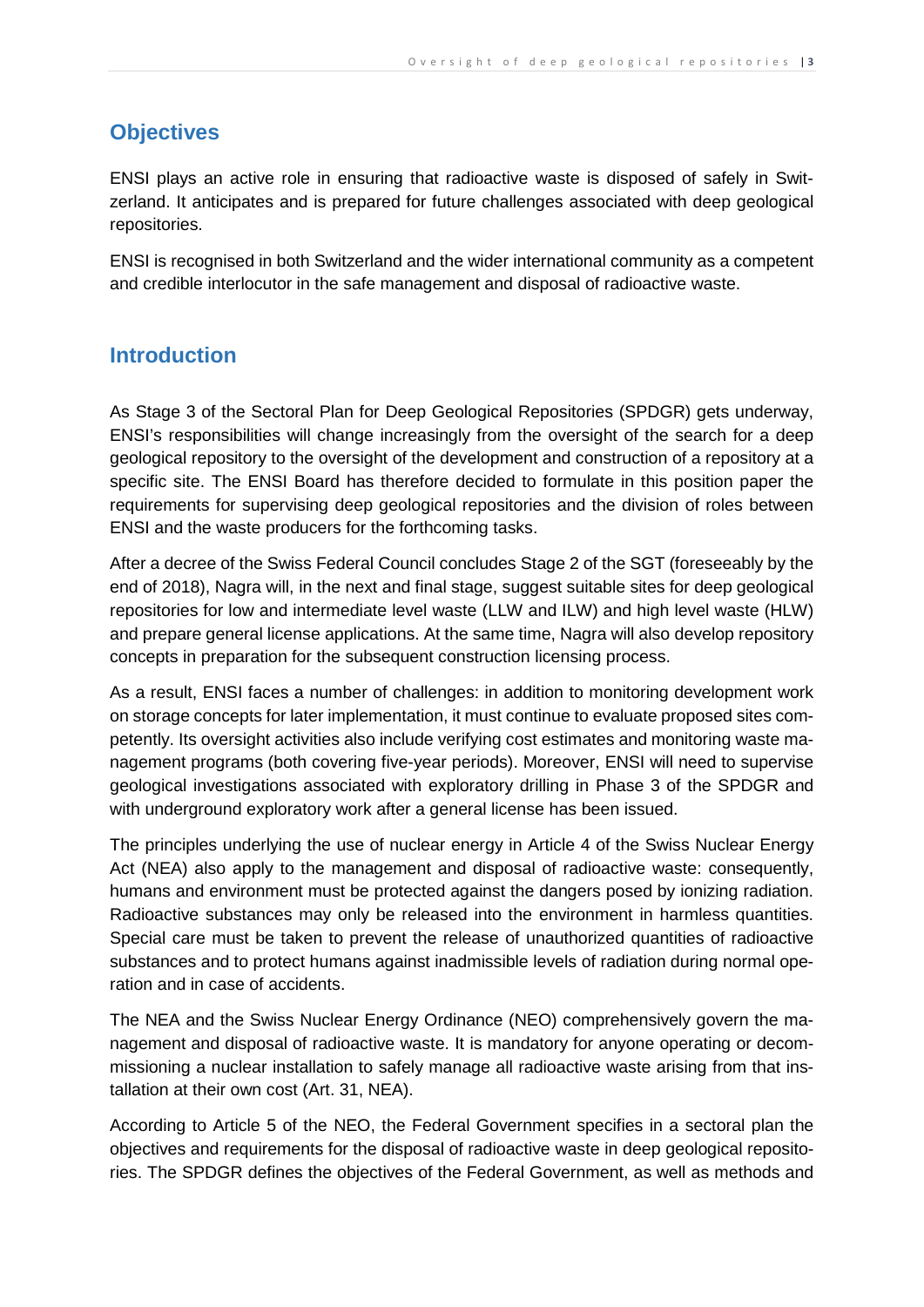criteria for selecting sites for deep geological repositories for all waste categories in Switzerland. The Swiss Federal Office of Energy (SFOE) leads the site selection procedure. ENSI has the overall responsibility for safety assessments of the proposed geological sites and repository projects. To this end, it defines the underlying safety criteria and requirements for individual stages of the search for deep repository sites and for construction of such repositories.

ENSI is the oversight authority responsible for nuclear safety and security (Article 70, NEA). Article 11 of the NEO defines fundamental requirements for the design of deep geological repositories and stipulates that ENSI should formulate specific design principles for deep geological repositories in the form of guidelines. In 2009 ENSI issued **ENSI-G03 Guidelines** in line with this statutory provision.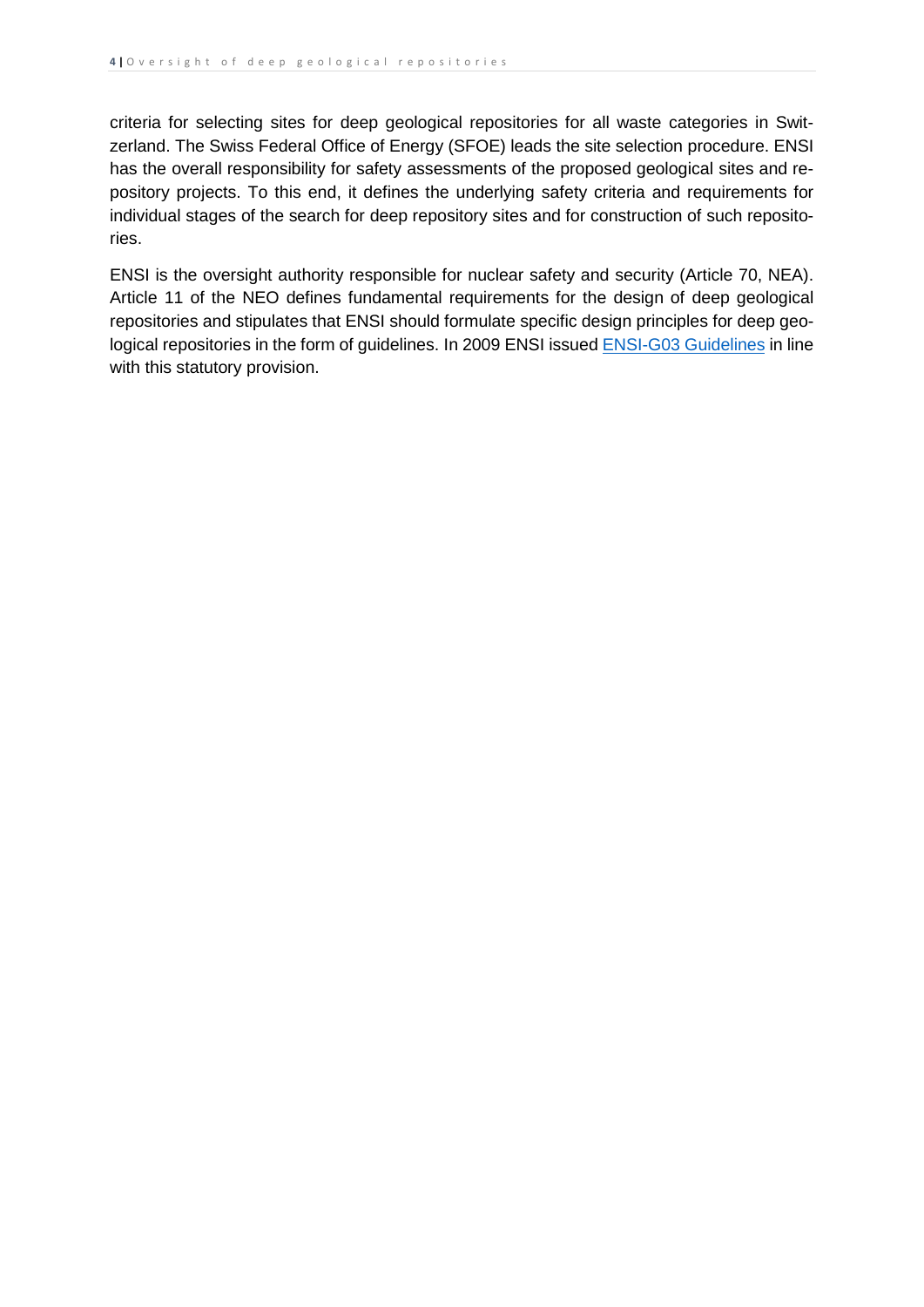# **Principles for Oversight of Deep Geological Repositories**

# **Principle 1: Different Oversight Requirements**

**The requirements for the oversight of deep geological repositories are very different from the requirements for the oversight of currently operating nuclear facilities (nuclear power plants, intermediate storage facilities, research installations).**

**Explanatory notes :** When overseeing existing nuclear power plants, ENSI assesses in particular ongoing operations, upgrading projects, decommissioning and safety-related incidents.

In the case of the proposed deep geological repositories, ENSI assesses all safety-related aspects of the sites proposed in the selection process, as well as the status and development of repository projects. ENSI is also responsible for overseeing geological investigations before and after a deep geological repository has been built and up to the point at which it is sealed. During the decades-long process, the emphasis of the oversight activities lies on verifying the performance of both natural and engineered safety barriers. Human and organisational aspects also play an important role in connection with nuclear waste management.

# **Principle 2: ENSI Guidelines**

**ENSI specifies the legal requirements at the level of guidelines and defines protection objectives, guiding principles and safety criteria. The guideline requirements are further refined as needed. ENSI's requirements reflect the state of the art in science and technology, are made available in a timely manner and define the general safety conditions applicable to deep geological repositories as necessary.**

**Explanatory notes** : [Guideline ENSI-G03](https://www.ensi.ch/en/documents/guideline-ensi-g03-english/) defines the basic principles and requirements for deep geological repositories along with specific quantitative protection objectives to be met by a deep geological repository. The quantitative requirements (dose and risk protection objectives) are derived from the legislation on radiological protection (RPA, RPO) and international recommendations (ICRP, IAEA).

The requirements imposed by ENSI on the waste producers reflect the current state of the art in science and technology. This means in particular that international developments, for example by the IAEA and WENRA, are included in the set of regulations. As the stepwise implementation of deep repository projects proceeds, ENSI will continue to develop its set of regulations to achieve ever greater safety.

ENSI's regulations for deep geological repositories must be available in a timely manner to afford stakeholders, especially waste producers, planning reliability. On the other hand, it must keep the range of design options for a deep geological repository open for as long as possible so that waste producers can consider all current information on the geological formations and the latest scientific and engineering finding.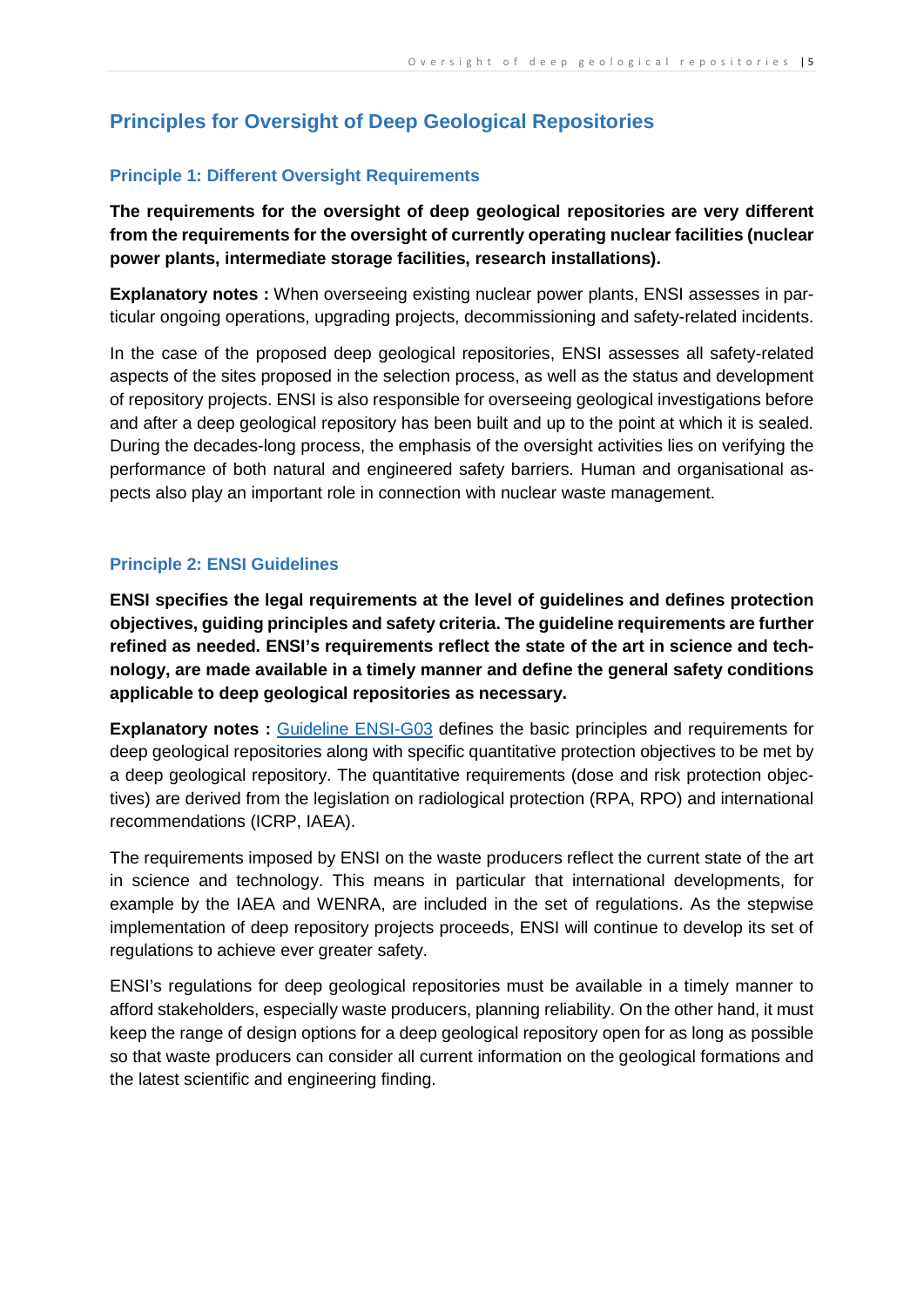#### **Principle 3: Division of Roles between ENSI and Waste Producers**

**Waste producers develop proposed solutions for the design of deep geological repositories. The main role of ENSI is to perform the engineering validation of the proposed solutions and to determine whether they comply with protection objectives, guiding principles and safety criteria.**

**Explanatory notes :** The roles and responsibilities of waste producers and oversight authorities are defined in the NEA, the NEO and the SPDGR. According to Article 31 of the NEA, operators of nuclear installations are mandated to safely dispose of all radioactive waste arising in their facilities at their own cost. The obligation to dispose of radioactive waste also includes the necessary preliminary activities such as research and geological investigations, as well as providing a deep geological repository in a timely manner.

ENSI reviews the design concepts for deep geological repositories and the plans to construct these repositories in conjunction with waste management programs, which waste producers must periodically submit. ENSI will perform its own calculations on safety-related issues to ensure that the waste producers' proposals are checked by independent experts. ENSI consults with other oversight authorities on related topics and carries out its own research projects in connection with regulatory safety research. In carrying out these oversight activities, ENSI ensures that waste producers fulfil their obligations as stipulated in Article 31 of the NEA.

#### **Principle 4: Interaction with Stakeholders**

### **ENSI collects at an early stage safety-related technical questions from all stakeholders and considers safety relevant aspects while exercising its oversight.**

**Explanatory notes:** New safety-related questions come to light during the implementation of the sectoral plan and as the deep geological repository project progresses. These questions arise because the site selection process becomes more specific and the deep geological repository project evolves. They may also relate to new scientific findings and new technical and social developments.

ENSI is receptive to stakeholders' concerns and collects safety-related questions at an early stage of the process. It handles these issues in its safety reports, in evaluations of Nagra's research program as well as in the context of regulatory safety research. It also takes into account the opinions of the Swiss Federal Nuclear Safety Commission (NSC) and the cantonal bodies. Safety-related technical discussions at the Technical Forum Safety also provide an opportunity to answer questions from the general public. ENSI incorporates its conclusions on relevant issues in the regulations, in its reports and its expert opinions, and also in safetyrelated discussions with its stakeholders.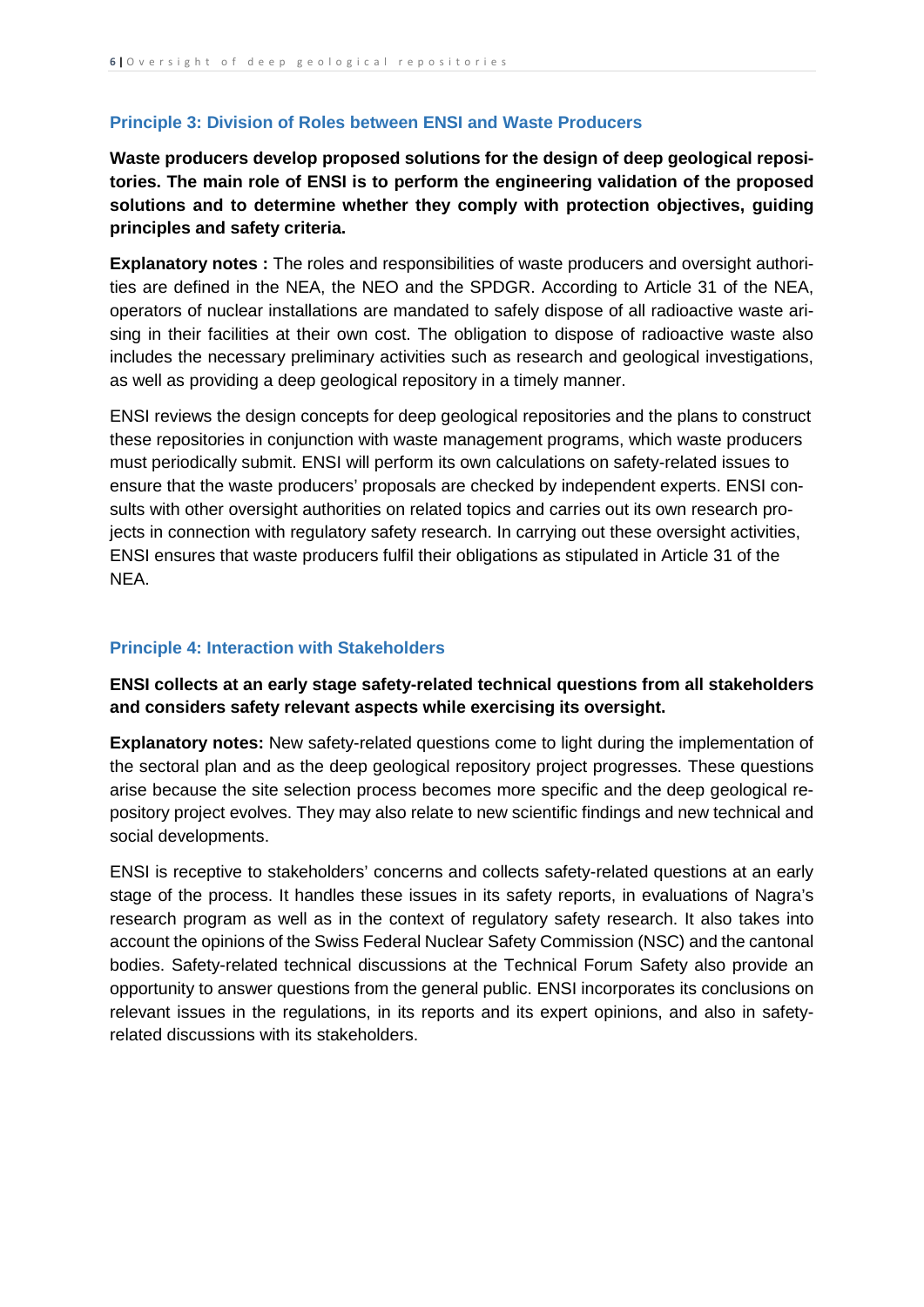# **Principle 5: Legislation**

# **If ENSI comes to the conclusion that changes to the statutory regulations might be necessary, it will inform the responsible federal authorities.**

**Explanatory notes:** ENSI monitors developments in the statutory regulations with respect to radioactive waste management and disposal. If ENSI, as the competent federal authority responsible for overseeing radioactive waste management, determines based on experience with oversight activities that the legal framework needs to be updated, it will notify the relevant authorities, DETEC and SFOE, accordingly.

English is not an official language of the Swiss Confederation. This translation is provided for information purposes only.

Brugg, July 2017

SWISS FEDERAL NUCLEAR SAFETY INSPECTORATE

signed signed signed

Dr A. Eckhardt Dr Hans Wanner

Chairman, ENSI-Rat Director General ENSI